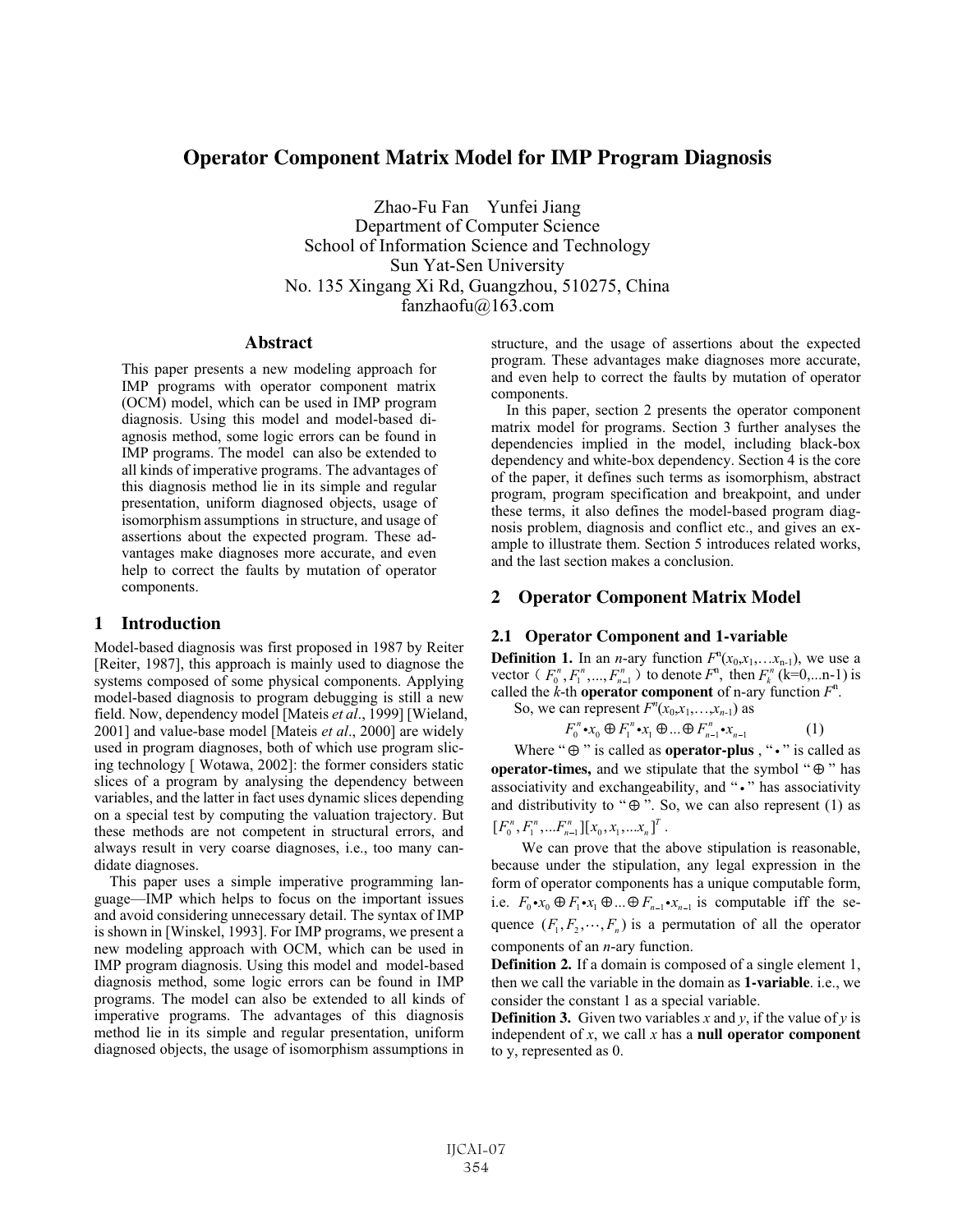The arithmetic operators of IMP are defined as follows:

(1)  $\varepsilon_n$  (*x*)  $\triangleq$  *n*×*x*, where *n* is a constant in **N**. Especially, we call  $\varepsilon_1$  as **identical operator component,** which can also be represented as 1, but note that here  $\varepsilon_0$  is different from null operator component 0.

 $(2) \alpha(x,y) \triangleq x+y$ . (3)  $\beta(x,y) \triangleq x \times y$ .

 $x-y$  can be derived from  $\alpha$  and  $\varepsilon_{-1}$ , i.e.,

 $x-y=x+(-1) \times y=\alpha(x, \varepsilon_1(y))=\alpha_0 \cdot x \oplus (\alpha_1 \cdot \varepsilon_1) \cdot y.$ 

**Property 1.** For  $a \in \mathbf{Aexp}^1$ , suppose  $x_1, ..., x_n$  are variables in *a*, then it can be represented in the form of

 $a=F_0 \cdot 1 \oplus F_1 \cdot x_1 \oplus F_2 \cdot x_2 \oplus \ldots \oplus F_n \cdot x_n$ ,

where  $F_0$ ,  $F_1$ ,  $F_2$ , ...,  $F_n$  are operator component expressions. For instance,  $x \times (2 \times y + 5) = (\beta_1 \cdot \alpha_1 \cdot \epsilon_5) \cdot 1 \oplus \beta_0 \cdot x \oplus (\beta_1 \cdot \alpha_0 \cdot \epsilon_2) \cdot y$ **Property 2.** For any *F*, *G*, *H* $\in$ <sup>*R*</sup>, *m*,*n* $\in$ N

 $F \cdot 0 = 0 \cdot F = 0$ ,  $F \cdot 1 = 1 \cdot F = F$ ,  $F \oplus 0 = 0 \oplus F = F$ 

 $\varepsilon_{\rm m} \cdot \varepsilon_{\rm n} = \varepsilon_{\rm m \times n}$ 

### **2.2 Presentation of Commands**

In IMP programs, there are five types of commands: skip statement (**skip**), assignment statement (*x*:=*a*), compound statement  $(c_0; c_1)$ , branch statement (**if** *b* **then**  $c_0$  **else**  $c_1$ ) and loop statement (**while** *b* **do** *c*). Here we present these statements in the form of OCM.

#### **Assignment statement**

Suppose the variable set of a program is  $\{x_1, ..., x_n\}$ , then from **property** 1 and **definition** 3, each  $a \in \text{Aexp}$  takes the form of  $F_0 \cdot 1 \oplus F_1 \cdot x_1 \oplus ... \oplus F_n \cdot x_n$ , where  $F_k=0$  if variable  $x_k$ does not occur in *a*.

So, we can denote assignment statement  $x_k := a_k (k=1..n)$  as

$$
x_k := F_{k0} \cdot \mathbf{1} \oplus F_{k1} \cdot x_1 \oplus \dots \oplus F_{kn} \cdot x_n
$$
  
or 
$$
x_k := [F_{k0} F_{k1} \dots F_{kn}][1 x_1 \dots x_n]^T
$$

When the program executes the assignment statement  $x_k = a_k$ , only the value of variable  $x_k$  will be changed. So we can consider that it implies such assignment statements as follows:  $x_j := x_j$  ( $j=1,...n, j \neq k$ ),

i.e.,  $x_j = 0 \cdot 1 \oplus 0 \cdot x_1 \oplus ... \oplus 1 \cdot x_j \oplus ... \oplus 0 \cdot x_n$ 

Let 
$$
\mathbf{X} = \begin{bmatrix} 1 & x_1 & x_2 & \dots & x_n \end{bmatrix}^T
$$
, then  $x_k := a_k$  is equivalent to  
\n
$$
\mathbf{X} := \begin{bmatrix} 1 & 0 & \cdots & 0 \\ 0 & 1 & \cdots & 0 \\ \vdots & & & \\ F_{k0} & F_{k1} & \cdots & F_{kn} \\ \vdots & & & \\ 0 & 0 & \cdots & 1 \end{bmatrix} \mathbf{X}
$$
, represented as  $\mathbf{X} := \mathbf{C}\mathbf{X}$ 

**C** is a matrix composed of operator components, such matrix is called as **operator component matrix,** abbreviated as OCM. We can treat **C** as a **state transition matrix**.

**Property 3.** The first row of any state transition matrix has the form of  $[1 \ 0 \ ... \ 0]$ .

**Property 4.** In any row of any state transition matrix, there is at least one operator component that is not 0.

We label the commands with  $1, 2, \ldots$ , n by their occurrence order in a program. Let  $X^{(k-1)}$  be the program state

before the execution of the *k*-th command, and  $X^{(k)}$  be the program state after the execution of the *k*-th command, then  $\mathbf{X}^{(k)} = \mathbf{C}_k \mathbf{X}^{(k-1)}$ , where  $\mathbf{C}_k$  is the state transition matrix of the *k*-th command. The value of an expression *a* under program state  $\mathbf{X}^{(k)}$  is represented as  $(a, \mathbf{X}^{(k)})$ .

#### **Skip statement**

In a unit matrix, if we look number 1 as operator component 1, and number 0 as operator component 0, we call such matrix as **unit OCM**, represented as **E**. We also call the OCM composed of all 0 as **zero OCM**, represented as **O**.

So, skip statement (**skip**) can be represented as **X**:=**EX** .

#### **Presentation of compound statement**

Compound statements take the form of  $c_0$ ; $c_1$ . Suppose command  $c_0$  can be represented as  $\mathbf{X}:=\mathbf{C}_0\mathbf{X}$  and  $c_1$  can be represented as  $X:=C_1X$ , where  $C_0$  and  $C_1$  are all OCMs, then we can represent the command as  $X:=(C_1C_0)X$ .

### **Presentation of branch statement**

Branch statements take the form of **if** *b* **then**  $c_0$  **else**  $c_1$ . Suppose command  $c_0$  can be represented as  $X:=C_0X$  and  $c_1$ can be represented as  $X:=C_1X$ , where  $C_0$  and  $C_1$  are all OCMs. Then we can represent the command as **X**:=  $(mC_0 \oplus (1-m)C_1)X$ , where  $m=1$  when  $(b, X^{(0)})$ =true, otherwise  $m=0$ ,  $\mathbf{X}^{(0)}$  is the program state before the execution of the command. Note that we look the result of *m* and 1-*m* as operator component 1 or 0.

#### **Presentation of loop statement**

Loop statements take the form as while  $b$  **do**  $c$ . Suppose command *c* can be represented as  $X:=CX$ , where C is an OCM. Then we can denote the command as  $X := C^n X$ , where *n* is the number of executions of loop body *c* (i.e.  $n = \min\{k | (b,$  $X^{(k)}$ ) = **false**,  $k \ge 0$ , where  $X^{(k)}$  is the program state after the *k*-th execution of command *c*).

According to structural induction, it can be proved that any IMP program can be denoted in the form of **X**:=**CX**. We call **C** as the OCM model of the program.

## **2.3 An example**

To facilitate analysis, we use an example shown in Fig 1.

| $1$ (key point) | <b>if</b> (from $\leq$ to) <b>then</b> |
|-----------------|----------------------------------------|
| 1.1             | $\{start := from;$                     |
| 1.2             | stop := to $\}$                        |
|                 | else                                   |
| 1.3             | $\{start := to;$                       |
| 1.4             | stop := from $\}$ ;                    |
| 2               | $i := start$ :                         |
| $\mathbf{3}$    | $s = 0$ ;                              |
| 4(key point)    | while ( $i \leq$ stop) do              |
| 4.1             | $\{s:=s+i\}$                           |
| 4.2             | $i := i+1$                             |
| 5               | [end]                                  |

#### Figure 1: An IMP program

Let  $X = [1 \text{ from to start stop } i s]^T$ , we can get the OCM model of the program

 $C=C_4C_3C_2C_1=(C_{4.2}C_{4.1})^nC_3C_2(mC_{1.2}C_{1.1}\oplus (1-m)C_{1.4}C_{1.3})$ 

<sup>&</sup>lt;sup>1</sup> **Aexp** is the set of arithmetic expressions in IMP.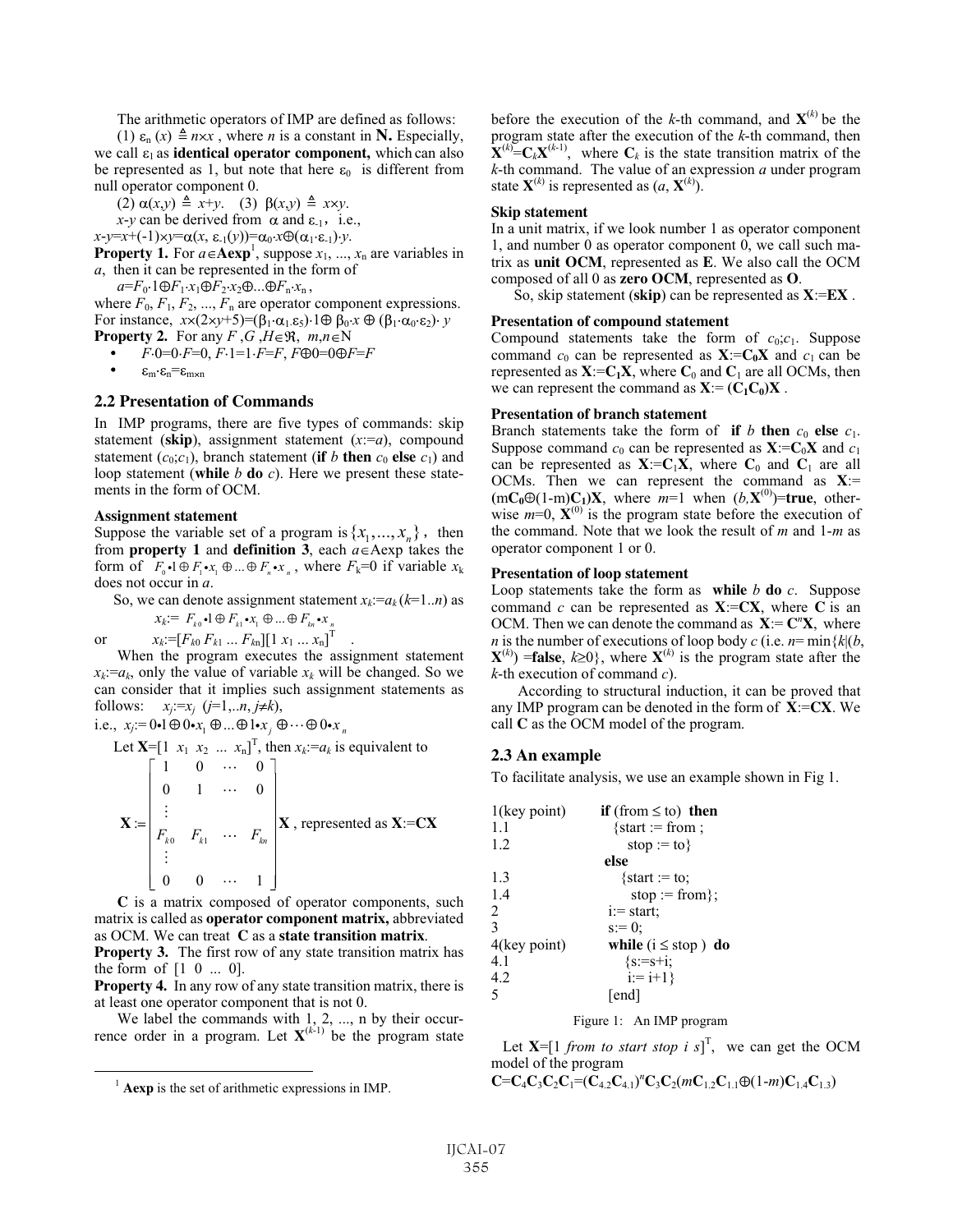|  |  |  |  |  | $\begin{bmatrix} 1 & 0 & 0 & 0 & 0 & 0 & 0 \end{bmatrix}^n \begin{bmatrix} 1 & 0 & 0 & 0 & 0 & 0 \end{bmatrix}$                               |  |  |
|--|--|--|--|--|-----------------------------------------------------------------------------------------------------------------------------------------------|--|--|
|  |  |  |  |  | $0$ 1 0 0 0 0 0 0 0 1 0 0 0 0 0 0                                                                                                             |  |  |
|  |  |  |  |  |                                                                                                                                               |  |  |
|  |  |  |  |  | $0 \t 0 \t 1 \t 0 \t 0 \t 0 \t 0 \t 0 \t 0 \t m \t 1-m \t 0 \t 0 \t 0 \t 0$                                                                   |  |  |
|  |  |  |  |  |                                                                                                                                               |  |  |
|  |  |  |  |  | $\begin{array}{ ccc ccc ccc ccc c c c c c c c } \hline \alpha_1 & 0 & 0 & 0 & 0 & \alpha_0 & 0 & 0 & 0 & m & 1-m & 0 & 0 & 0 & 0 \end{array}$ |  |  |
|  |  |  |  |  | $\begin{bmatrix} 0 & 0 & 0 & 0 & 0 & \alpha_1 & \alpha_0 \end{bmatrix}$ $\begin{bmatrix} \varepsilon_0 & 0 & 0 & 0 & 0 & 0 \end{bmatrix}$     |  |  |

where  $C_l$  is the state transition matrix of the command labeled with *l*;  $m=1$  if ( $from \leq to, \mathbf{X}^{(0)}$ )=true or else  $m=0$ ;  $n = \min\{k \mid (i \leq stop, \mathbf{X}^{(4,2,k)}) = \text{false}, k \geq 0\}$ , where  $\mathbf{X}^{(0)}$  is the program state before execution of the command labeled with 1;  $\mathbf{X}^{(4.2,k)}$  is the program state after the *k*-th execution of the command labeled 4.2.

If a program includes branch statements or loop statements, there are some unknown "constants" appearing in its OCM model, such as *m*, *n* in the above example. Though their values are dependent on a given test case, we still look them as formal constants.

## **3 Dependency Analysis**

#### **3.1 Black-box Dependency**

**Definition 4.** Such an operator component  $\lambda$  is called a **characteristic operator component**, if it satisfies that

 $\lambda \cdot \lambda = \lambda$ ,  $\lambda \oplus \lambda = \lambda$ ,  $\lambda \oplus 0 = 0 \oplus \lambda = \lambda$ ,  $\lambda \cdot 0 = 0 \cdot \lambda = \lambda$ .

An OCM **K** is called the **characteristic matrix** of **C**, if **K** is constructed by replacing all the operator components in **C** except 0 with  $\lambda$ .

**Theorem 1.** For any OCM  $C_1$ ,  $C_2$ , if  $K_1$  and  $K_2$  are respectively the characteristic matrix of  $C_1$  and  $C_2$ , then  $K_1K_2$  is the characteristic matrix of  $C_1C_2$ .

**Theorem 2.** For any characteristic matrix **K ,** the chain **K**,  $K^2$ ,  $K^3$ , ...,  $K^n$  satisfies one of the two cases as below:

 $(1)$   $\exists N, \forall n > N, \mathbf{K}^n = \mathbf{K}^N;$ 

 $(2)$   $\exists N, M, \forall n > N, K^{n+M} = K^n$ .

Since the set of all characteristic matrixes of a given dimension is limited, any chain  $\mathbf{K}, \mathbf{K}^2, \mathbf{K}^3, \dots, \mathbf{K}^n$  must reach a fixed point or enter into a ring. The theorem indicates that the dependency in a loop is definite.

**Definition 5.** Assume that **X** is the vector of all variables in program<sup>2</sup> *P*, **C** is the OCM model of *P*, **K** is the characteristic matrix of **C**, then **K** is called the **black-box dependency matrix** of *P*.

From the example shown in Figure 1, we can get its black-box dependency matrix

| $\mathbf{K} = \begin{bmatrix} \lambda & 0 & 0 & 0 & 0 & 0 & 0 \\ 0 & \lambda & 0 & 0 & 0 & 0 & 0 \\ 0 & 0 & \lambda & 0 & 0 & 0 & 0 \\ 0 & \lambda & \lambda & 0 & 0 & 0 & 0 \\ 0 & \lambda & \lambda & 0 & 0 & 0 & 0 \\ \lambda & \lambda & \lambda & 0 & 0 & 0 & 0 \\ \lambda & \lambda & \lambda & 0 & 0 & 0 & 0 \\ \lambda & \lambda & \lambda & 0 & 0 & 0 & 0 \\ \end{bmatrix}.$ |  |  |  |  |
|---------------------------------------------------------------------------------------------------------------------------------------------------------------------------------------------------------------------------------------------------------------------------------------------------------------------------------------------------------------------------------------|--|--|--|--|

2 Here 'program' indicates IMP program without special note.

From **K**, we can get the dependencies of the final values of variables to the initial values of variables; we represent these dependencies as  $X^{(n)} \leftarrow B K X^{(0)}$ , where  $X^{(n)}$  is the final program state,  $X^{(0)}$  is the initial program state. For instance, we extend the variable s, we can get

 $s^{(n)} \longleftarrow B \lambda \cdot 1 \oplus \lambda \cdot from^{(0)} \oplus \lambda \cdot to^{(0)},$ 

which means the final value of *s* is decided by the initial value of *from*, the initial value of *to*, and the constant value of *s* assigned in the program. Especially, if the black-box dependency of a variable includes the item  $\lambda$ -1, it shows the variable has been assigned with a constant in the program.

In the black-box dependency, if we find a variable does not appear in the dependencies of any other variables and its final value is not concerned about, the variable is usually considered useless, which can be deleted from the program.

### **3.2 White-box Dependency**

**Definition 6.** For an OCM **C**, after replacing all its operator components except 0 and 1 with **formal operator component** represented as  $\delta[p](p)$  is the label set of the commands where the actual operators occur), the new components matrix **H** is called as the **formal matrix** of **C.** The properties of  $\delta[p]$  are shown as follows:

$$
p_1, p_2, \delta[p_1] \oplus \delta[p_2] = \delta[p_1 \cup p_2], \delta[p_1] \cdot \delta[p_2] = \delta[p_1 \cup p_2],
$$
  
\n
$$
\delta[p_1] \oplus 0 = 0 \oplus \delta[p_1] = \delta[p_1], \delta[p_1] \cdot 0 = 0 \cdot \delta[p_1] = 0,
$$

$$
\delta[p_1]\oplus 1=1\oplus \delta[p_1]=\delta[p_1],\,\delta[p_1]\cdot 1=1\cdot \delta[p_1]=\delta[p_1].
$$

**Definition 7.** Assume that **X** is the vector of all variables in program  $P$ ,  $C$  is the model of  $P$ ,  $H$  is the formal matrix of  $C$ , then we call **H** is the **white-box dependency matrix** of *P*.

From the example shown in Figure 1, we can get its white-box dependency matrix

|       |                      |                            |                            | $0\quad 0$       |                         | $\overline{0}$ |                |
|-------|----------------------|----------------------------|----------------------------|------------------|-------------------------|----------------|----------------|
|       | 0                    |                            | 0                          | $\mathbf{0}$     |                         |                | $\overline{0}$ |
|       | 0                    | 0                          |                            | $\mathbf{0}$     | $\mathbf{0}$            | $\bf{0}$       | $\overline{0}$ |
| $H =$ | $\theta$             | $\delta$ [1.3]             | $\delta$ [1.1]             | $\mathbf{0}$     | $\mathbf{0}$            | $\theta$       | $\overline{0}$ |
|       | 0                    | $\delta$ [1.4]             | $\delta$ [1.2]             | $\mathbf{0}$     | $\sim 0$                | $\overline{0}$ | $\overline{0}$ |
|       | $\delta$ [4.2]       | $\delta[1.1, 2, 4.2]$      | $\delta$ [1.3, 2, 4.2]     | $\boldsymbol{0}$ | $\overline{\mathbf{0}}$ | $\theta$       | $\overline{0}$ |
|       | $\delta$ [4.1,4.2,3] | $\delta[1.1, 2, 4.1, 4.2]$ | $\delta[1.3, 2, 4.1, 4.2]$ | $\bf{0}$         | $\bf{0}$                | $\bf{0}$       | 0 <sub>1</sub> |

From **H**, we can get the dependency of variables to commands which is represented as  $\mathbf{X}^{(n)} \leftarrow W \mathbf{H} \mathbf{X}^{(0)}$ , where  $\mathbf{X}^{(n)}$ is the final program state,  $X^{(0)}$  is the initial program state. For any variable in **X**, we can get its dependency to commands from **H**. For instance, we extend the variable *s*, and get

$$
s^{(n)} \xleftarrow{W} \delta[4.1, 4.2, 3] \cdot 1 \oplus \delta[1.1, 2, 4.1, 4.2] \cdot \text{from}^{(0)} \oplus \delta[1.3, 2, 4.1, 4.2] \cdot \text{to}^{(0)}.
$$

Then we establish a set  $\delta_s$  which is composed of all the command labels appearing in the right part, i.e.,

 $\delta_s = \{1.1, 1.3, 2, 3, 4.1, 4.2\}.$ 

We call  $\delta_s$  as the white-box dependency of variable *s*, which means the final value of *s* is decided by the command set  $\{1.1, 1.3, 2, 3, 4.1, 4.2\}$ . It can be proved to be equivalent with the program slice about the slicing criterion (s, 5) [Wotawa, 2002]. Note that white-box dependencies include data dependencies and control dependencies which are implied in the formal constants related to a branch statement or a loop statement.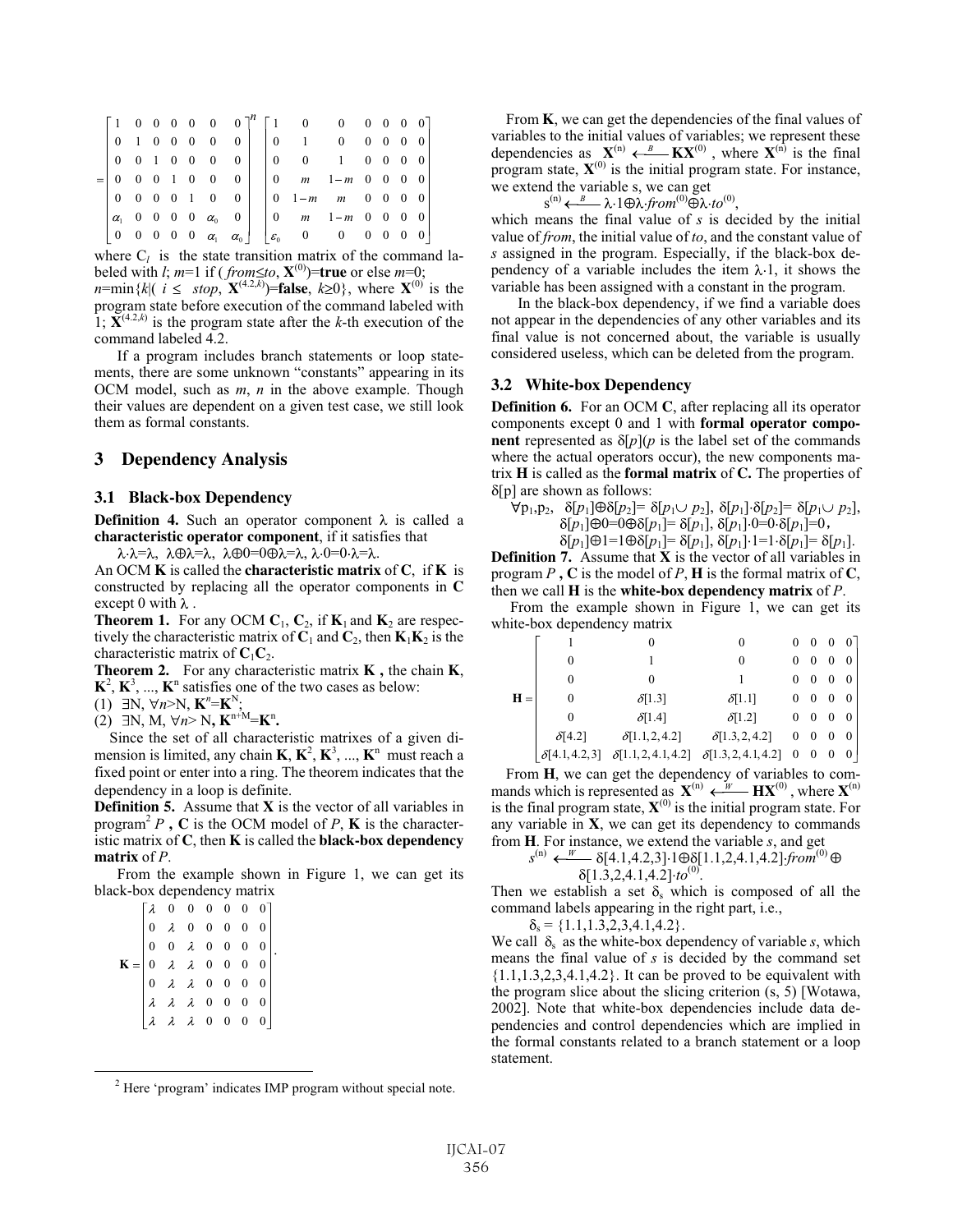### **3.3 Complexity analysis**

In this model, the dimension of each OCM is  $(n+1)\times(n+1)$ where *n* is the number of variables in the program. It seems that the size of the matrix model would grow quickly with the number of variables. However, it is not a big problem, because when we diagnose a program, at one time, a diagnosed object is generally a program module (a procedure or a function) where the number of variables won't be too big. Moreover, we can store all state transition matrixes in the dense mode of sparse matrix.

# **4 Model-based Program Diagnosis**

# **4.1 Isomorphism Assumption and Abstract Program**

**Definition 8.** Two commands  $c$  and  $c'$  are **isomorphic**, represented as Isomorph $(c, c')$ , iff one of the following cases is satisfied:

- 1)  $c::=$ **skip**  $\land$   $c':=$ **skip**;
- 2)  $c::= x:=a_0 \land c':= y:=a_1 \land x \equiv y \land VS(a_0) = VS(a_1)$ where  $x \equiv y$  means that *x* and *y* are the same variable, VS(*a*) means the set of all the variables in *a*;
- 3)  $c::= c_0$ ;  $c_1 \wedge c'::= c_0$ ;  $c_1' \wedge \text{Isomorph}(c_0, c_0') \wedge \text{Iso-}$ morph $(c_1, c_1)$ ;
- 4) *c*::= **if** *b* **then**  $c_0$  **else**  $c_1 \wedge c'$ ::= **if** *b'* **then**  $c_0'$  **else**  $c_1' \wedge c'$ Isomorph $(c_0, c_0') \wedge \text{Isomorph}(c_1, c_1')$ ;
- 5) *c*::= **while** *b* **do**  $c_0 \wedge c'$ ::= **while** *b'* **do**  $c_0' \wedge \text{Iso-}$ morph $(c_0, c_0')$ .

Generally, a diagnosed program should be close to an expected program. That is to say, it is possible that minor revisions will make the diagnosed program correct. So, we always suppose that for any diagnosed program, there exists a "correct" program which is isomorphic with the diagnosed program. This assumption is called **isomorphism assumption**.

In some diagnosed programs, it is possible that some variable is lost in the right-side expression of an assignment statement, such that the isomorphism assumption cannot hold any more. But fortunately, we can extend the expression to a new equivalent expression which includes the lost variable by adding a null operator component. For instance, if *x*:=*x*+*i* is written as  $x:=x+1$  by mistake, we can extend the expression  $x+1$  to  $x+1 \oplus 0 \cdot i$ . We call this case as **extendable isomorphism**, so it assures that many diagnosed programs are at least extendable isomorphic with a correct program.

**Definition 9.** For a given program (OCM model), if we replace all the operator components of the program with abstract operator components, the new program is called an **abstract program**. An abstract operator component is only a marker which does not refer to any concrete operator component.

For example, there is a command *l*:  $s:=s+i$  in a program (where *l* is the label), whose model is represented as *s*:=  $\int_0^{(l)} s \bigoplus \alpha_1^{(l)} i$ , and whose abstract model is represented as  $s = f_0^{(l)} \cdot s \oplus f_1^{(l)} \cdot i$ , where  $f_0^{(l)}$  and  $f_1^{(l)}$  are abstract operator components. Suppose the mapping from the abstract model

to the actual model is MAP, then MAP={{( $f_0^{(l)}$ ,  $\alpha_0^{(l)}$ ), ( $f_1^{(l)}$ , <sup>1(1)</sup>) } }. In order to identify the operator components which have the same form, we add the command label to them. Suppose the command *l*:  $s:=s+i$  should be *l*:  $s:=s\times i$ , it is known that the abstract model of the "correct" command has the same form of the abstract model of the "wrong" command. Given a mapping MAP'={( $f_0^{(l)}$ ,  $\beta_0^{(l)}$ ), ( $f_1^{(l)}$ ,  $\beta_1^{(l)}$ )}, we can get the correct command from the abstract model.

Under the isomorphism assumption, we can construct the abstract model of expected program from the concrete model of the diagnosed program by replacing components in the concrete model with abstract components.

Note that each extended null operator component must be replaced by an abstract operator component in the abstract model.

### **4.2 Program Specification and Breakpoint**

#### **Program specification**

To further describe the abstract program, we need offer some assertions about the static properties of it, each assertion is called a program specification [Morgan, 1998].

**Definition 10.** A **program specification** has the form as below:

( *precond*(**X**), *frame*(**X**), *postcond*(**X**)),

where  $X$  is the set of variables, *precond*( $X$ ) is a description of the initial state of **X**, *frame*(**X**) indicates a piece of the abstract program including **X**, and *postcond*(**X**) gives a description of the final state of **X** after the "execution " of the piece of abstract program.

Note that *frame*(**X**) cannot be executed until a concrete implementation is given. If  $slice(X)$  is a concrete implementation of *frame*(**X**), *postcond*(X) must come true after execution of *slice*(**X**) under the condition *precond*(**X**), and we denote it as  $\{precond(\mathbf{X})\}$  *slice*( $\mathbf{X}\}$ ) $\{postcond(\mathbf{X})\}$ .

For example, to such a specification,

*precond*(*s*, *i*)={ $s > 0$ , *i* $> 0$ },

*frame*(*s*, *i*)={ $s:= f_0 \cdot s \oplus f_1 \cdot i$ },

*postcond*( $s$ ,  $i$ )={ $s>1$ },

slice  $\{s:=s+i\}$  is an implementation of *frame*(*s*,*i*), but slice  $\{s:=s\times i\}$  is not.

### **Breakpoint**

The position of a program is called a **breakpoint,** if where there is an assertion. The assertions about the variables in a breakpoint are called **intermediate results**. The value of variable *x* in a breakpoint *B* is represented as  $x(B)$ .

In program diagnosis, a kind of special position is often used as breakpoints, and those positions are closely followed with a boolean expression, we call them as **key points.** For example, in Figure 1, there are two key points in the positions of *label* 1 and *label* 4.

Note that in a runtime of a program, a breakpoint may be passed by several times or zero times, but it corresponds to a unique position in a program.

For a given breakpoint, if all test cases should pass it, we call the assertions in this breakpoint as **invariant ("always") assertion**, otherwise, we call them as **intermittent ("sometime") assertion [** Mayer and Stumptner, 2003**]**.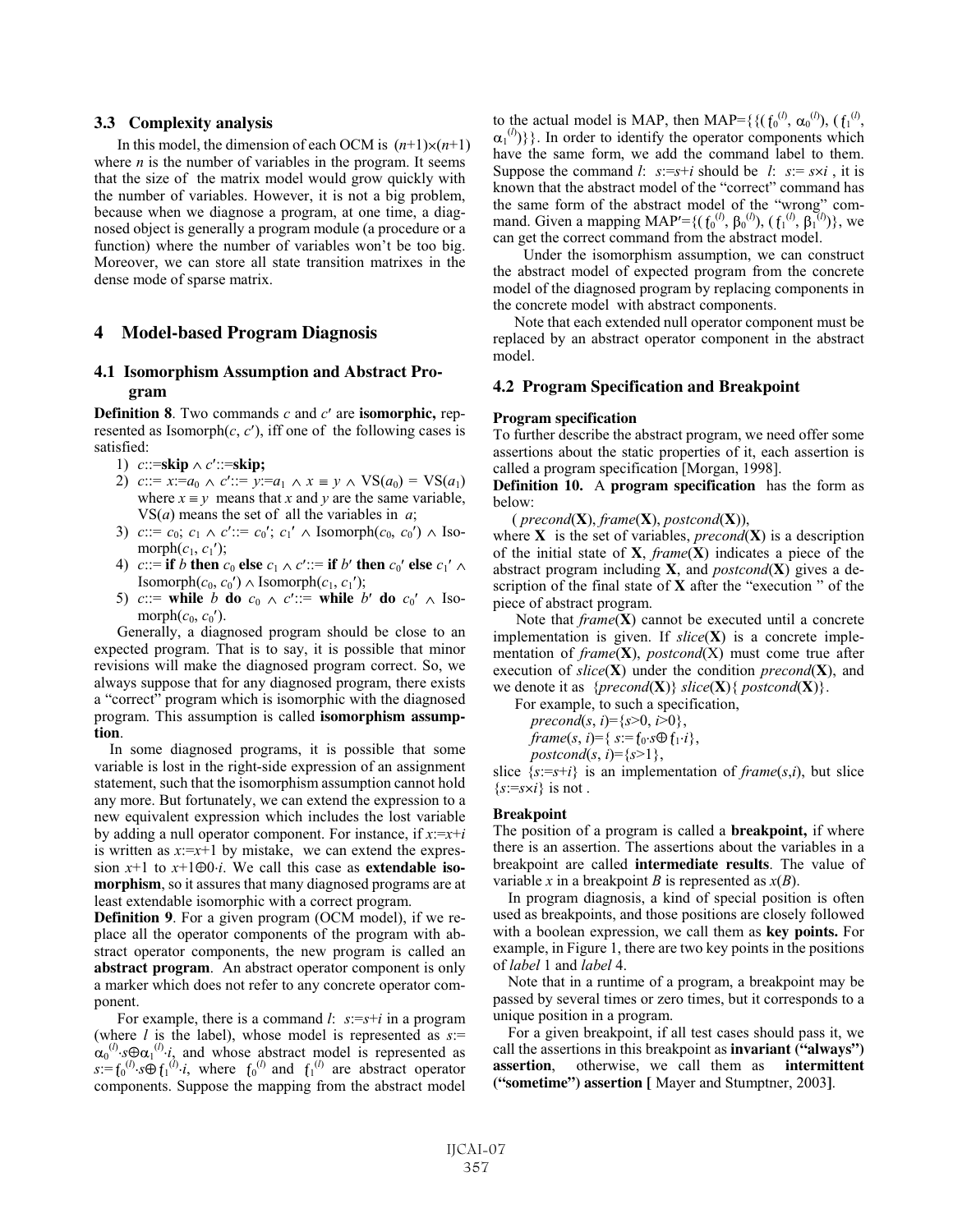So, it is known that any program specification must relate to two breakpoints, and the program code between the two breakpoints must be a legal (compound) command. For example, in Figure 1, the codes between breakpoint 1.3 and breakpoint 3 are not legal commands. If  $B_1$  and  $B_2$  are the breakpoints related to frame(**X**), we also represent frame(**X**) as frame $(B_1, B_2, \mathbf{X})$ . If **X** includes all the variables of the program, **X** can be omitted.

## **4.3 Program Diagnosis**

**Definition 11**. A **program diagnosis problem** is a triple (**SD**, **COMPS**, **SPECS**) where **SD** is the OCM model of the actual program to be diagnosed, **COMPS** is the set of operator components in **SD**, **SPECS** is the set of program specifications.

**Definition 12**. Suppose (**SD**, **COMPS**, **SPECS**) is a program diagnosis problem. Let **AD** be the abstract program of **SD**, **ACOMPS** be the abstract operator components in **AD**, and **MAP** be the mapping from **COMPS** to **ACOMPS**. Then  $\Delta \subseteq \text{COMPS}$  is a **diagnosis** iff there exists **MAP**':  $SA \rightarrow \Sigma$ where  $\Sigma$  is the set of all operator components and SA is a subset of **ACOMPS**, such that

- $\bullet$  **AD**  $\cup$  **MAP'**  $\cup$  **SPECS** is consistent, and
- $\bullet \quad \forall C \in \mathbf{COMPS} \setminus \Delta$ , **MAP'** (**MAP**<sup>-1</sup>(C))=C.

Under isomorphism assumption,  $AD \cup SPECS$  is always consistent, that is, the expected program is an interpretation of **AD**.

Since any operator component corresponds to a command in the program, components in  $\Delta$  indicate the possible faults in the program.

**Definition 13.** Let  $\Delta$  be a diagnosis. If there exists no  $\Delta' \subset \Delta$ such that  $\Delta'$  is also a diagnosis, then  $\Delta$  is a **minimal diagnosis**.

**Definition 14**. Suppose (**SD**, **COMPS**, **SPECS**) is a program diagnosis problem. Let **AD** be the abstract program of **SD**, **ACOMPS** be the abstract operator components in **AD**, and **MAP** be the mapping from **COMPS** to **ACOMPS**. Then **C COMPS** is a **conflict set** iff for any **MAP** :  $ACOMPS \rightarrow \Sigma$  where  $MAP'(C)=MAP(C)$ ,  $AD \cup MAP' \cup$ **SPECS** is inconsistent.

**Definition 15**. Let **C** be a conflict set. If there exists no  $C' \subset C$  such that  $C'$  is also a conflict set, then  $C$  is a **minimal conflict set**.

**Theorem 3.** If  $C_1$ ,  $C_2$ ,...  $C_n$  are all minimal conflict sets of program *P*, then all the least hitting sets of  $\{C_1, C_2, \ldots C_n\}$  are minimal diagnoses of *P*.

The definitions about hitting set can be found in [Lin *et al*., 2003].

**Theorem 4.** Suppose  $PS=(\text{precond}(\mathbf{X}), \text{frame}(B_1, B_2), \text{post-}$ *cond*(**X**)) is a program specification. Let *slice*( $B_1$ , $B_2$ ) be the implementation of  $frame(B_1, B_2)$  in the diagnosed program *P*. Given a program input, if (1) the program state in  $B_1$  is consistent with *precond* $(X)$ , (2) Y is the set of variables whose states in  $B_2$  are inconsistent with *postcond*(**X**), and (3) **C** is the white-box dependency set of **Y** in  $slice(B_1, B_2)$ , then **C** is a conflict set.

**Theorem 5**. Suppose  $PS=(\text{precond}(\mathbf{X}), \text{frame}(B_1, B_2), \text{post-}$ *cond*(**X**)) be a program specification. Let  $slice(B_1, B_2)$  be the implementation of *frame*(*B*1,*B*2) in the diagnosed program *P*. Suppose there is an equation  $y=f(\mathbf{W}^{(0)})$  in *postcond*(**X**), where  $y \in \mathbf{X}$ , **W X**, and **W**<sup>(0)</sup> denotes the state of **W** in  $B_1$ . If the black-box dependency set of *y* in  $slice(B_1, B_2)$  is not equal to **W**, then the white-box dependency set of *y* in  $slice(B_1, B_2)$  is a conflict set.

The conclusions of theorem 4 and 5 are obvious; theorem 5 is a special case of theorem 4.

# **4.4 A Diagnosis Example**

# **Program diagnosis problem**

Consider the program shown in Figure 1. Suppose command 4.1 is written as **s**:=**s i** by mistake. Then the program diagnosis problem is given as below:

$$
SD=(X,C),
$$

where  $\mathbf{X} = [1 \text{ from } t \text{ to start stop } i \text{ s}]^T$  $C = C_4 C_2 C_3 C_1$ 

$$
= (\mathbf{C}_{4.2}\mathbf{C}_{4.1})^{\mathrm{n}}\mathbf{C}_{3}\mathbf{C}_{2}(m\mathbf{C}_{1.2}\mathbf{C}_{1.1}\oplus(1-m)\mathbf{C}_{1.4}\mathbf{C}_{1.3})
$$

where  $C_l$  denotes the OCM model of the command labeled with *l* in the diagnosed program;

**COMPS**={1<sup>(1,1)</sup>, 1<sup>(1,2)</sup>, 1<sup>(1,3)</sup>, 1<sup>(1,4)</sup>, 1<sup>(2)</sup>,  $\varepsilon_0^{(3)}$ ,  $\beta_0^{(4,1)}$ ,  $\beta_1^{(4,1)}$ ,  $\alpha_0^{(4.2)}, \alpha_1^{(4.2)}\};$ 

 $SPECS = {PS_1, PS_2, PS_3}$ , where

$$
PS_1=(\{from\leq to\}, frame(1,3), \{i=from\}),
$$

*PS*<sub>2</sub>=( ${from>to}$ }, frame(1,3),  ${i=to}$ }),

*PS*<sub>3</sub>=( $\{i \le$ *stop* $\}$ , frame(3,5),

 $\{i=stop^{(0)}+1, s=(i^{(0)}+stop^{(0)})\times(i-i^{(0)})/2\})$ 

where  $i^{(0)}$  and *stop*<sup>(0)</sup> denote respectively the initial values of *i* and *stop* before the execution of the frame.

## **Diagnosis**

**AD**=(**X**,**F**), where  $\mathbf{X} = \left[1 \text{ from } to \text{ start stop } i \text{ s}\right]^\text{T}$ 

 $F = F_4F_3F_2F_1$ 

 $=(\mathbf{F}_{4.2}\mathbf{F}_{4.1})^{\mathrm{n}}\mathbf{F}_{3}\mathbf{F}_{2}(m\mathbf{F}_{1.2}\mathbf{F}_{1.1}\oplus(1-m)\mathbf{F}_{1.4}\mathbf{F}_{1.3})$ 

where  $F_i$  denotes the abstract OCM model of the command labeled with *l* in the expected program;

$$
\mathbf{ACOMPS} = \{ f^{(1,1)}, f^{(1,2)}, f^{(1,3)}, f^{(1,4)}, f^{(2)}, f^{(3)}, f_0^{(4,1)}, f_1^{(4,1)}, f_0^{(4,2)}, f_1^{(4,2)} \}
$$
\n
$$
\mathbf{MAP} = \{ f^{(1,1)} \rightarrow 1^{(1,1)}, f^{(1,2)} \rightarrow 1^{(1,2)}, f^{(1,3)} \rightarrow 1^{(1,4)}, f^{(2)} \rightarrow 1^{(2)} \}
$$
\n
$$
f^{(1,1)} \rightarrow f^{(1,1)} \rightarrow f^{(1,2)} \rightarrow f^{(1,3)} \rightarrow f^{(1,4)} \rightarrow f^{(1,4)} \}
$$
\n
$$
f^{(1,3)} \rightarrow f^{(1,1)} \rightarrow f^{(1,2)} \rightarrow f^{(1,3)} \rightarrow f^{(1,4)} \rightarrow f^{(1,4)} \}
$$

 $f^{(3)} \rightarrow \varepsilon_0^{(3)}$ ,  $f_0^{(4.1)} \rightarrow \beta_0^{(4.1)}$ ,  $f_1^{(4.1)} \rightarrow \beta_1^{(4.1)}$ ,  $f_0^{(4.2)} \rightarrow \alpha_0^{(4.2)}$ ,  $f_1^{(4.2)} \rightarrow \alpha_1^{(4.2)}$ 

Given a set of inputs of the diagnosed program

**INPUT**={*from*=6, *to*=3} (i.e., *from*(1)=6 and *to*(1)=3) which satisfy the precondition of  $PS_2$ , by running the diagnosed program with the inputs, we can get the results of  $i(3)=3$  and  $to(3)=3$ , which are consistent with the postcond of *PS*2. In this case, we cannot get a conflict set.

We go on checking the other program specifications. By observing the values of the variables of the precondition of *PS*<sup>3</sup> in breakpoint 3, we get *i*(3)=3 and *stop*(3)=6, which satisfy the precondition of *PS*3. And after applying *PS*3, *s*(5) should be  $(3+6) \times (7-3)/2=18$ . But *s*(5) equals to 360 actually, so there is a conflict. In *frame*(3,5), the white-box dependency of *s* is {3, 4.1, 4.2} which makes a conflict set. If we go on observing *i*, *i*(5) is always consistent with the postcondition of  $PS_3$ , so the white-box dependency of *i* (i.e.,  $\{4.2\}$ ) must not be included in a conflict set. If we have another